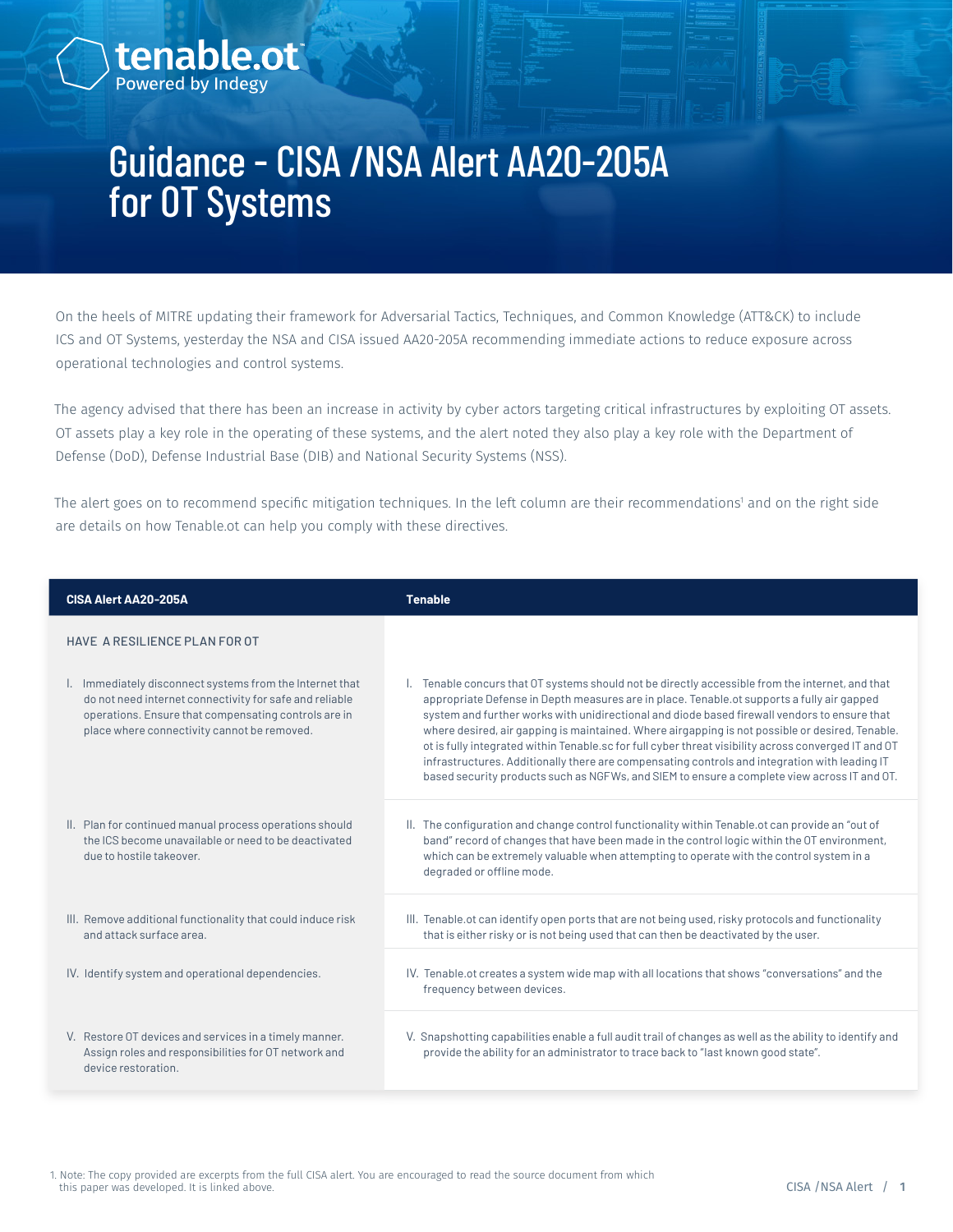| <b>CISA Alert AA20-205A</b>                                                                                                                                                                                                                                                                                                                                                                                                                                                                                                                                                                | <b>Tenable</b>                                                                                                                                                                                                                                                                                                                                                                                                                                                                                                                             |
|--------------------------------------------------------------------------------------------------------------------------------------------------------------------------------------------------------------------------------------------------------------------------------------------------------------------------------------------------------------------------------------------------------------------------------------------------------------------------------------------------------------------------------------------------------------------------------------------|--------------------------------------------------------------------------------------------------------------------------------------------------------------------------------------------------------------------------------------------------------------------------------------------------------------------------------------------------------------------------------------------------------------------------------------------------------------------------------------------------------------------------------------------|
| VI. Backup "gold copy" resources, such as firmware,<br>software, ladder logic, service contracts, product<br>licenses, product keys, and configuration information.<br>Verify that all "gold copy" resources are stored<br>off-network and store at least one copy in a locked<br>tamperproof environment (e.g., locked safe).                                                                                                                                                                                                                                                             | VI. Patented active querying provides a full mapping of all OT assets and further provides deep<br>situational analysis inclusive and not limited to firmware version, ladder logic, patch level etc.<br>Configuration change control capabilities store a snapshot of the devices running<br>control logic.                                                                                                                                                                                                                               |
| VII. Test and validate data backups and processes in the<br>event of data loss due to malicious cyber activity.                                                                                                                                                                                                                                                                                                                                                                                                                                                                            | VII. Although not a 'backup or firmware image' per se - the Tenable.ot product is a system of<br>record for the details of each asset, and can be used as the authoritative source users could<br>use to cross check that they have on hand every version of firmware that is identified and<br>required for the restoration of their devices.                                                                                                                                                                                             |
|                                                                                                                                                                                                                                                                                                                                                                                                                                                                                                                                                                                            |                                                                                                                                                                                                                                                                                                                                                                                                                                                                                                                                            |
| <b>CISA Alert AA20-205A</b>                                                                                                                                                                                                                                                                                                                                                                                                                                                                                                                                                                | <b>Tenable</b>                                                                                                                                                                                                                                                                                                                                                                                                                                                                                                                             |
| <b>HARDEN YOUR NETWORK</b>                                                                                                                                                                                                                                                                                                                                                                                                                                                                                                                                                                 |                                                                                                                                                                                                                                                                                                                                                                                                                                                                                                                                            |
| I. Remote connectivity to OT networks and devices<br>provides a known path that can be exploited by cyber<br>actors. External exposure should be reduced as much<br>as possible.                                                                                                                                                                                                                                                                                                                                                                                                           | I. Tenable. ot hardens your network by providing the following functionality<br>a. Visibility across IT and OT<br>b. Asset inventory with full situational awareness down to the ladder logic<br>c. Threat detection & mitigation<br>d. Risk based vulnerability management<br>e. Configuration control of industrial controllers.<br>Tenable.ot identifies all connections both locally and remotely. Powerful tools allow for white<br>listing, black listing and grey listing to identify questionable and/or unauthorized connections. |
| II. Remove access from networks, such as non-U.S. IP<br>addresses, if applicable, that do not have legitimate<br>business reasons to communicate with the system.                                                                                                                                                                                                                                                                                                                                                                                                                          | II. Tenable.ot can identify specific IP addresses and address ranges for inclusion/exclusion in the<br>OT network.                                                                                                                                                                                                                                                                                                                                                                                                                         |
| III. Use publicly available tools, such as Shodan, to discover<br>internet-accessible OT devices. Take corrective actions<br>to eliminate or mitigate internet-accessible connections<br>immediately. Best practices include:<br>- Fully patch all Internet-accessible systems.<br>- Segment networks to protect PLCs and workstations<br>from direct exposure to the internet. Implement<br>secure network architectures utilizing demilitarized<br>zones (DMZs), firewalls, jump servers, and/or one-way<br>communication diodes.<br>- Ensure all communications to remote devices use a | III. Tenable agrees with and endorses the best practices summarized here.<br>It is critical to not only check internet accessibility, but to understand what weaknesses or<br>vulnerabilities exist in outward facing systems. Tenable.ot can make you aware of the asset,<br>and how it may be exposed (ports, services, banners).<br>We recommend deploying OT specific security products that provide the key functionality and<br>features to address these recommended best practices.                                                |

 virtual private network (VPN) with strong encryption further secured with multifactor authentication. - Check and validate the legitimate business need for

such access.

CISA /NSA Alert / 2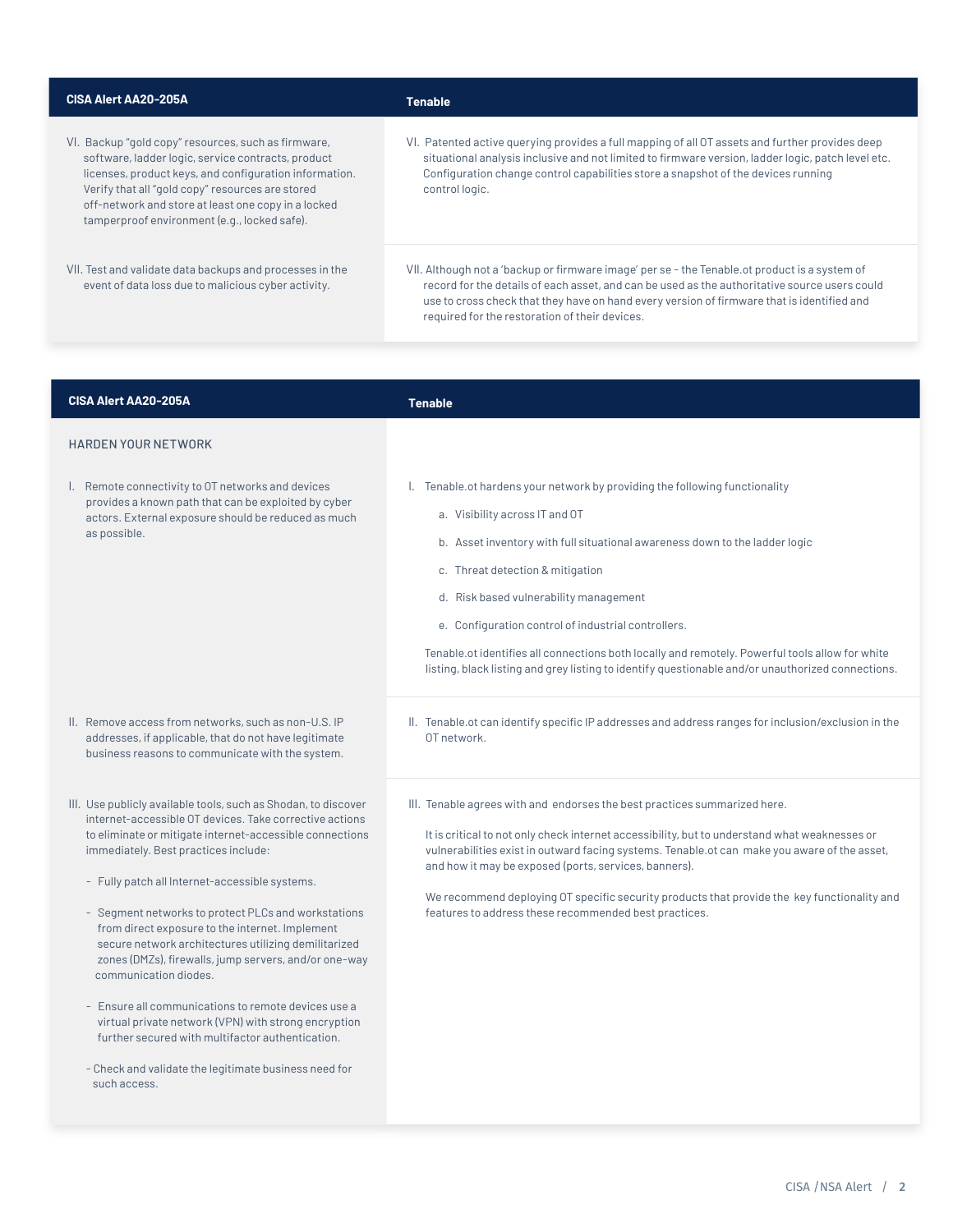| <b>CISA Alert AA20-205A</b>                                                                                                                                                                                                                            | <b>Tenable</b>                                                                                                                                                                                                                                                |
|--------------------------------------------------------------------------------------------------------------------------------------------------------------------------------------------------------------------------------------------------------|---------------------------------------------------------------------------------------------------------------------------------------------------------------------------------------------------------------------------------------------------------------|
| - Connect remote PLCs and workstations to network<br>intrusion detection systems where feasible.                                                                                                                                                       |                                                                                                                                                                                                                                                               |
| - Capture and review access logs from these systems.                                                                                                                                                                                                   |                                                                                                                                                                                                                                                               |
| - Encrypt network traffic preferably using NIAP-<br>validated VPN products and/or CNSSP- or NIST-<br>approved algorithms when supported by OT system<br>components to prevent sniffing and man-in-the-<br>middle tactics. Available at: niap-ccevs.org |                                                                                                                                                                                                                                                               |
| IV. Use the validated inventory to investigate which OT<br>devices are internet-accessible.                                                                                                                                                            | IV. Tenable.ot provides full asset inventory with deep situational analysis. The solution can identify<br>open ports and protocols while also mapping conversations to identify any assets that are<br>accessible from or communicating to external networks. |
| V. Use the validated inventory to identify OT devices that<br>connect to business, telecommunications, or wireless<br>networks.                                                                                                                        | V. As noted in the previous point, capabilities also include the ability to map conversations<br>both internally and externally as well as identify open ports and protocols that may allow<br>communication(s) via wireless, telecommunications, etc.        |
| VI. Secure all required and approved remote access and<br>user accounts.                                                                                                                                                                               | VI. Tenable.ot enables the end user to monitor compliance with access control best practices<br>outlined in this section.                                                                                                                                     |
| - Prohibit the use of default passwords on all devices,<br>including controllers and OT equipment.                                                                                                                                                     |                                                                                                                                                                                                                                                               |
| - Remove, disable, or rename any default system<br>accounts wherever possible, especially those with<br>elevated privileges or remote access.                                                                                                          |                                                                                                                                                                                                                                                               |
| - Enforce a strong password security policy (e.g.,<br>length, complexity).                                                                                                                                                                             |                                                                                                                                                                                                                                                               |
| - Require users to change passwords periodically,<br>when possible.                                                                                                                                                                                    |                                                                                                                                                                                                                                                               |
| - Enforce or plan to implement two-factor<br>authentication for all remote connections.                                                                                                                                                                |                                                                                                                                                                                                                                                               |
| VII. Harden or disable unnecessary features and services<br>(e.g., discovery services, remote management services,<br>remote desktop services, simulation, training, etc.).                                                                            | VII. As noted previously, Tenable.ot offers full functionality with granular controls in<br>this requirement.                                                                                                                                                 |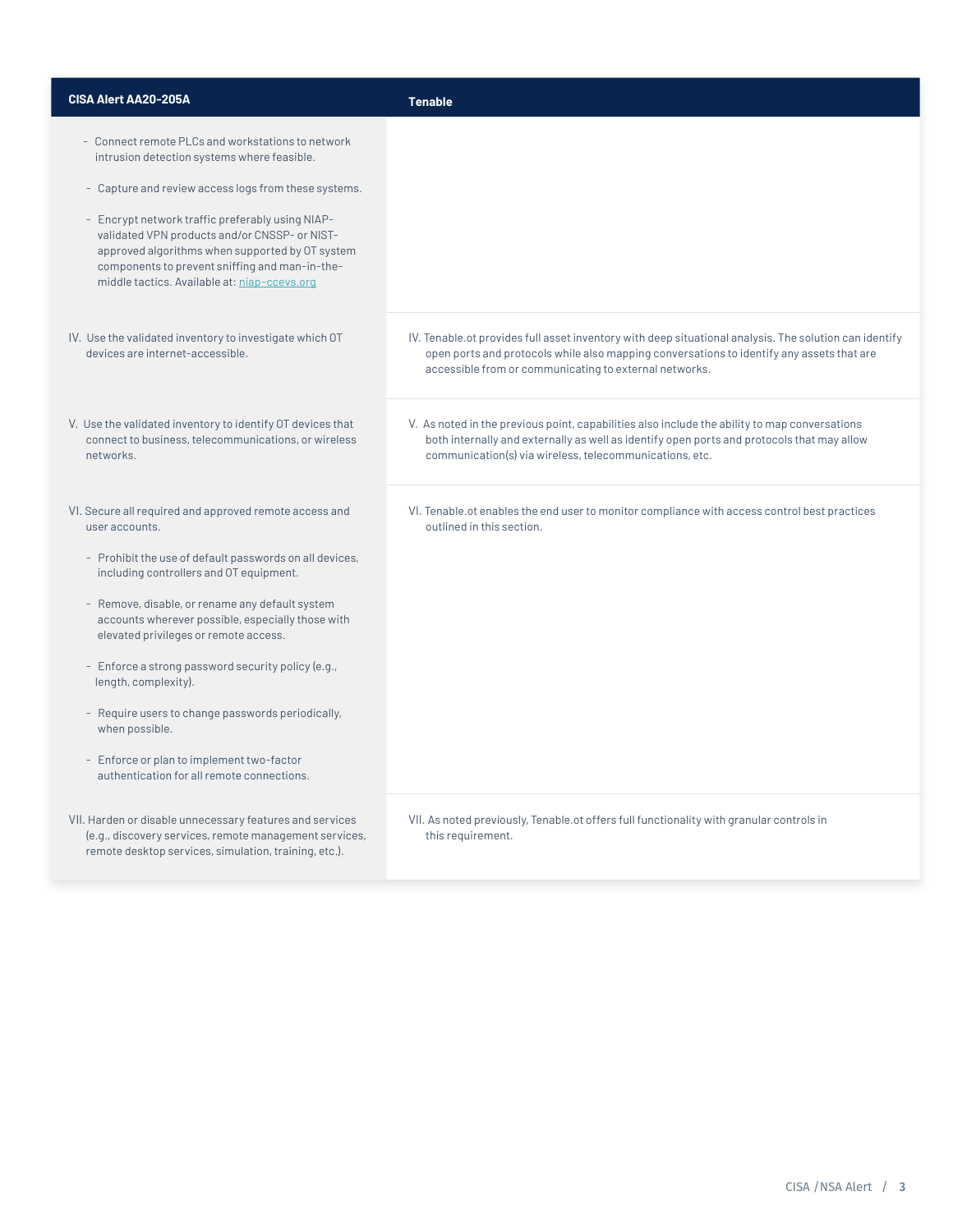#### **CISA Alert AA20-205A Tenable**

### CREATE AN ACCURATE "AS-OPERATED" OT NETWORK MAP IMMEDIATELY

An accurate and detailed OT infrastructure map provides the foundation for sustainable cyber-risk reduction.

- **Document and validate an accurate "as-operated" OT network map.** 
	- Use vendor-provided tools and procedures to identify OT assets.
	- Use publicly available tools, such as Wireshark, [[9](https://lnks.gd/l/eyJhbGciOiJIUzI1NiJ9.eyJidWxsZXRpbl9saW5rX2lkIjoxMjUsInVyaSI6ImJwMjpjbGljayIsImJ1bGxldGluX2lkIjoiMjAyMDA3MjMuMjQ3OTQwNzEiLCJ1cmwiOiJodHRwczovL3d3dy53aXJlc2hhcmsub3JnIn0.OKbGUH0PZW22IdKMxKangHB20FrD9o2fhl2aidT-WmY/s/1193786480/br/81421710997-l)] NetworkMiner,[[10](https://lnks.gd/l/eyJhbGciOiJIUzI1NiJ9.eyJidWxsZXRpbl9saW5rX2lkIjoxMjYsInVyaSI6ImJwMjpjbGljayIsImJ1bGxldGluX2lkIjoiMjAyMDA3MjMuMjQ3OTQwNzEiLCJ1cmwiOiJodHRwczovL25ldHJlc2VjLmNvbS8_cGFnZT1OZXR3b3JrbWluZXIifQ.asJ-UCzctMIFhgzuyfkPd9YVmNkdY1LGxxyF5zorsVk/s/1193786480/br/81421710997-l)] GRASSMARLIN,[[11](https://lnks.gd/l/eyJhbGciOiJIUzI1NiJ9.eyJidWxsZXRpbl9saW5rX2lkIjoxMjcsInVyaSI6ImJwMjpjbGljayIsImJ1bGxldGluX2lkIjoiMjAyMDA3MjMuMjQ3OTQwNzEiLCJ1cmwiOiJodHRwczovL2dpdGh1Yi5jb20vbnNhY3liZXIvR1JBU1NNQVJMSU4ifQ.TmWEcPm20MZXByIIiGCud79ICycCerR7aISNAhwz2sg/s/1193786480/br/81421710997-l)] and/or other passive network mapping tools.

- Physically walk down to check and verify the OT infrastructure map.

#### • **Create an asset inventory.**

- Include OT devices assigned an IP address.
- Include software and firmware versions.
- Include process logic and OT programs.
- Include removable media.
- Include standby and spare equipment.
- **Identify all communication protocols used across the OT networks.**
	- Use vendor-provided tools and procedures to identify OT communications.
	- Use publicly available tools, such as Wireshark, [[9](https://lnks.gd/l/eyJhbGciOiJIUzI1NiJ9.eyJidWxsZXRpbl9saW5rX2lkIjoxMjgsInVyaSI6ImJwMjpjbGljayIsImJ1bGxldGluX2lkIjoiMjAyMDA3MjMuMjQ3OTQwNzEiLCJ1cmwiOiJodHRwczovL3d3dy53aXJlc2hhcmsub3JnIn0.xB0u-kmXpczAChHd1qZ7zqL_tr_UDnPkYmYs-uMUCwU/s/1193786480/br/81421710997-l)] NetworkMiner,[[10](https://lnks.gd/l/eyJhbGciOiJIUzI1NiJ9.eyJidWxsZXRpbl9saW5rX2lkIjoxMjksInVyaSI6ImJwMjpjbGljayIsImJ1bGxldGluX2lkIjoiMjAyMDA3MjMuMjQ3OTQwNzEiLCJ1cmwiOiJodHRwczovL25ldHJlc2VjLmNvbS8_cGFnZT1OZXR3b3JrbWluZXIifQ.ZUd4_JRym4v6M3-9hFbLIdL8pTUUce98Qh-ZeWOMsfU/s/1193786480/br/81421710997-l)] GRASSMARLIN,[[11](https://lnks.gd/l/eyJhbGciOiJIUzI1NiJ9.eyJidWxsZXRpbl9saW5rX2lkIjoxMjcsInVyaSI6ImJwMjpjbGljayIsImJ1bGxldGluX2lkIjoiMjAyMDA3MjMuMjQ3OTQwNzEiLCJ1cmwiOiJodHRwczovL2dpdGh1Yi5jb20vbnNhY3liZXIvR1JBU1NNQVJMSU4ifQ.TmWEcPm20MZXByIIiGCud79ICycCerR7aISNAhwz2sg/s/1193786480/br/81421710997-l)] and/or other passive network mapping tools.
- **Investigate all unauthorized OT communications.**
- **Catalog all external connections to and from the OT networks.**
- Include all business, vendor, and other remote access connections.
- Review service contracts to identify all remote connections used for third-party services
- Tenable.ot has full functionality to map a full OT environment including multiple and distributed locations.
- With "single pane of glass" functionality, it is possible to see all OT assets as well as IT assets in an OT environment.
- Each asset has real time health and alarm information with the capabilities to drill down to extremely detailed information inclusive of and not limited to PCAP information at specific backplanes based on the alarm.
- As noted earlier, conversations between devices are represented on the GUI to identify frequency of the conversations, dormant devices and illegal conversations. Deep tracking of network data can alarm based on policy, anomaly and crowd sourced information by leveraging the Suricata DB which is maintained by the OISF community. Additionally, Tenable operates a world renown research team of over 100 personnel dedicated to finding new threats and vulnerabilities and thus stopping them before damage is done.
- At the device level, patented active querying can provide deep situational analysis including patch levels, firmware versions, users logged in, state and much more. This is performed in the native logic to the controller and does not require "scanning" as this can destabilize an OT system.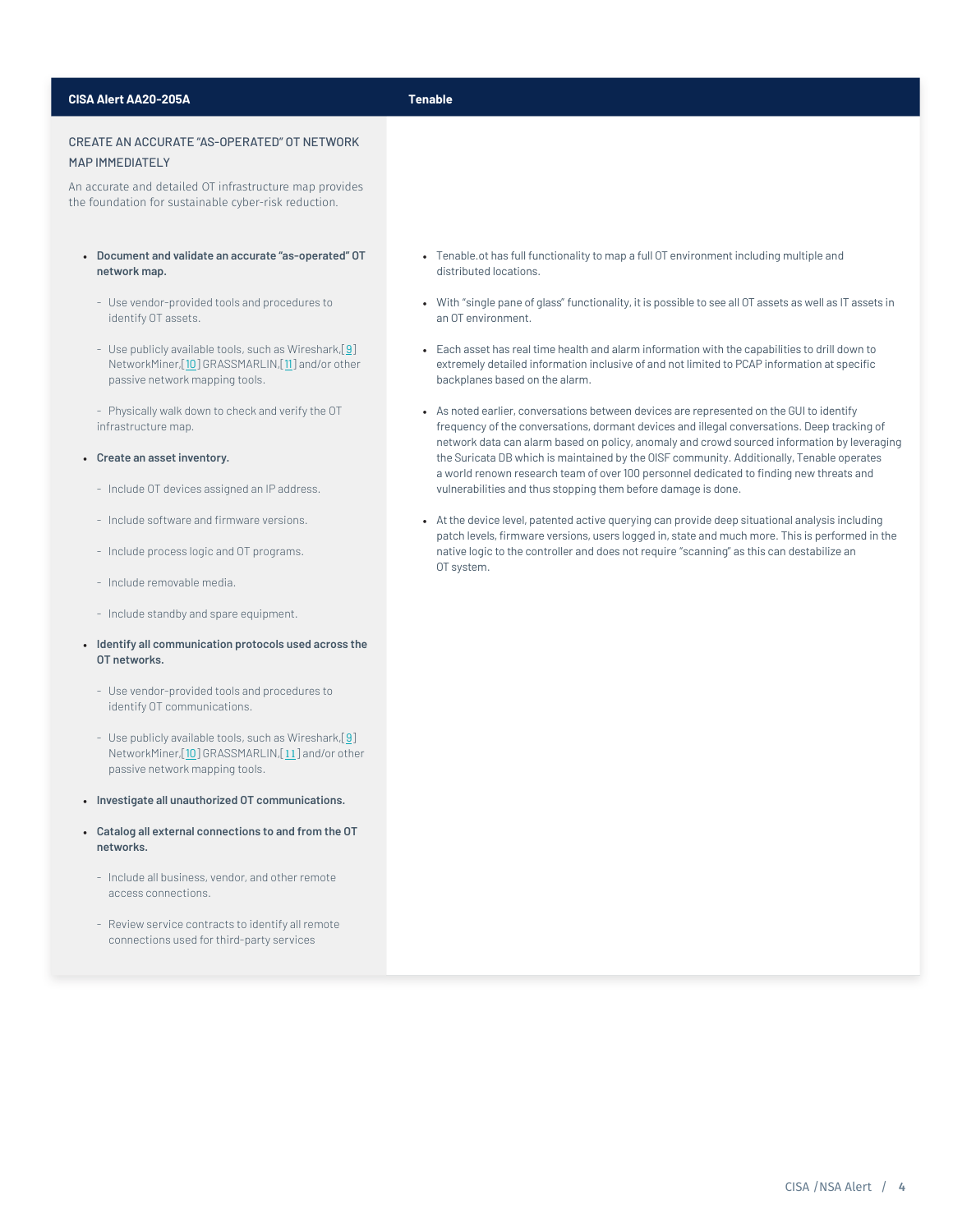| <b>CISA Alert AA20-205A</b>                                                                                                                                                                                                                                                                                                                                                                                                                                                                                                                                                                                                                                                               | <b>Tenable</b>                                                                                                                                                                                                                                                                                                                                                                                                                                                                                                                                                                                         |
|-------------------------------------------------------------------------------------------------------------------------------------------------------------------------------------------------------------------------------------------------------------------------------------------------------------------------------------------------------------------------------------------------------------------------------------------------------------------------------------------------------------------------------------------------------------------------------------------------------------------------------------------------------------------------------------------|--------------------------------------------------------------------------------------------------------------------------------------------------------------------------------------------------------------------------------------------------------------------------------------------------------------------------------------------------------------------------------------------------------------------------------------------------------------------------------------------------------------------------------------------------------------------------------------------------------|
| UNDERSTAND AND EVALUATE CYBER-RISK ON "AS-<br><b>OPERATED" OT ASSETS</b>                                                                                                                                                                                                                                                                                                                                                                                                                                                                                                                                                                                                                  |                                                                                                                                                                                                                                                                                                                                                                                                                                                                                                                                                                                                        |
| I. Informed risk awareness can be developed using a<br>variety of readily available resources, many of which<br>include specific guidance and mitigations.                                                                                                                                                                                                                                                                                                                                                                                                                                                                                                                                | I. Tenable's research team mentioned in the previous section regularly issues alerts and<br>advisories based on primary analysis as well as third parties such as CVSS, etc.                                                                                                                                                                                                                                                                                                                                                                                                                           |
| II. Use the validated asset inventory to investigate and<br>determine specific risk(s) associated with existing OT<br>devices and OT system software.<br>a. Vendor-specific cybersecurity and technical<br>advisories.<br>b. CISA Advisories [12].<br>c. Department of Homeland Security -<br>Cybersecurity and Infrastructure Security Agency<br>Cyber Security Evaluation Tool [13].<br>d. MITRE Common Vulnerabilities and Exposures<br>(CVE) for both Information Technology and OT<br>devices and system software [14]. Available at<br>cve.mitre.org.<br>e. National Institute of Standards and Technology<br>- National Vulnerability Database [15]. Available at<br>nvd.nist.gov. | II. Based on the deep asset inventory, Tenable can quickly alert you to new vulnerabilities,<br>exploits and targeting based specifically on the devices in a network as well as the patch<br>level, firmware, ladder logic etc. Because of this deep intelligence, the alerts are specific to<br>the asset.                                                                                                                                                                                                                                                                                           |
| III. Implement mitigations for each relevant known<br>vulnerability, whenever possible (e.g., apply software<br>patches, enable recommended security controls, etc.).<br>IV. Audit and identify all OT network services (e.g., system<br>discovery, alerts, reports, timings, synchronization,                                                                                                                                                                                                                                                                                                                                                                                            | III. Tenable leverages a risk-based approach to vulnerabilities and provides a score based on the<br>asset criticality as well as the type of vulnerability. Tenable's VPR score (Vulnerability Priority<br>Rating) triages the vulnerabilities and empowers the end-user to address high priorities that<br>are unique to his/her situation first thus mitigating key security threats before they become<br>an incident.<br>IV. Full audit trail of all activity is available both for security and compliance requirements.<br>Standard reports are included and customized reporting is available. |
| command, and control) that are being used.<br>a. Use vendor provided programming and/or<br>diagnostic tools and procedures                                                                                                                                                                                                                                                                                                                                                                                                                                                                                                                                                                |                                                                                                                                                                                                                                                                                                                                                                                                                                                                                                                                                                                                        |